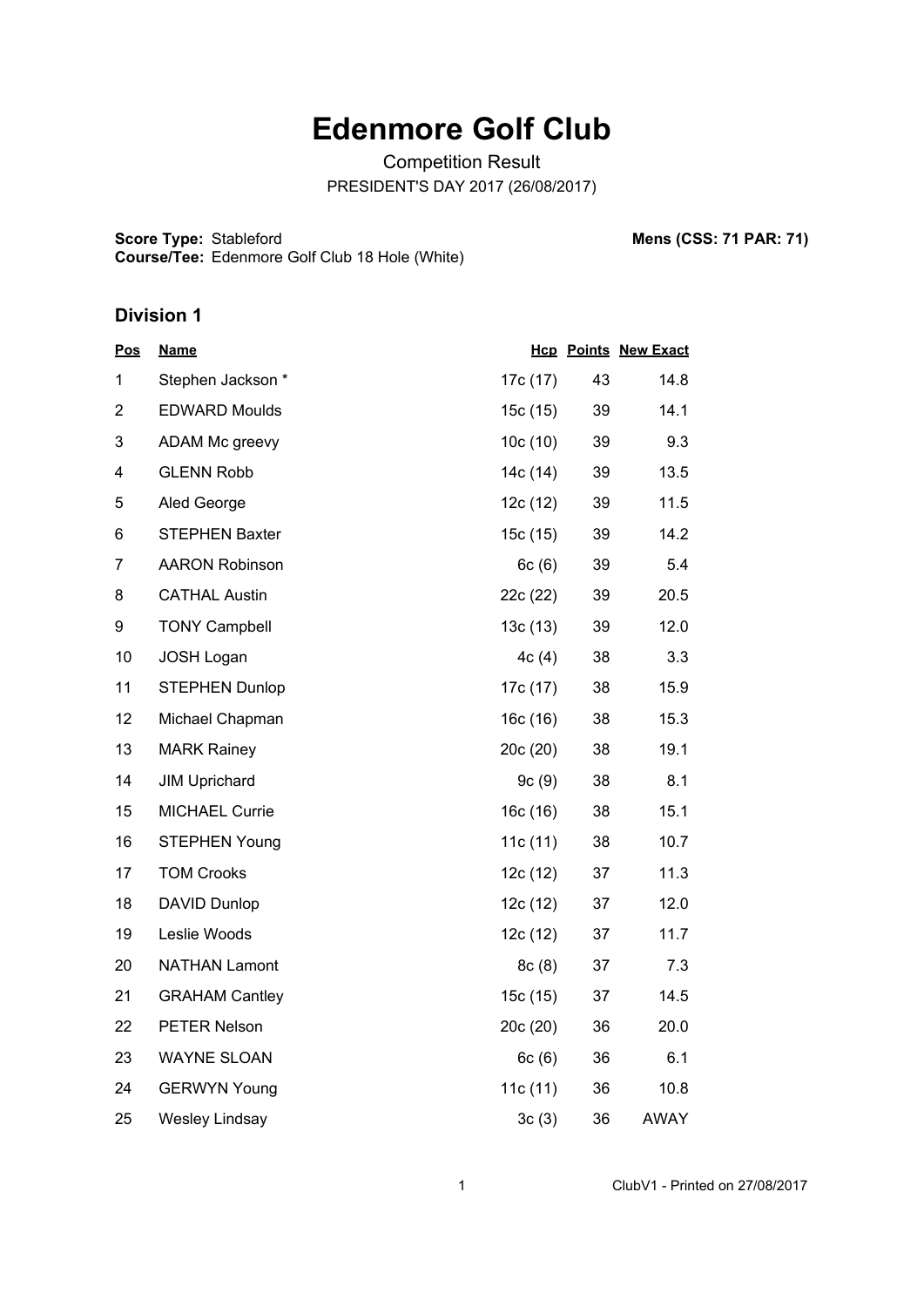**Score Type: Course/Tee:** Stableford **Mens (CSS: 71 PAR: 71)** Edenmore Golf Club 18 Hole (White)

| <u>Pos</u> | <b>Name</b>              |          |    | <b>Hcp Points New Exact</b> |
|------------|--------------------------|----------|----|-----------------------------|
| 26         | <b>KENNY Mc Aleenon</b>  | 9c(9)    | 36 | 8.5                         |
| 27         | <b>WILLIAM Moffett</b>   | 12c (12) | 36 | 11.5                        |
| 28         | <b>Alistair Shiells</b>  | 21c(21)  | 36 | 20.7                        |
| 29         | <b>SIMON George</b>      | 14c (14) | 36 | 13.9                        |
| 30         | <b>JOHN Boyles</b>       | 7c(7)    | 36 | 7.4                         |
| 31         | Rea Coffey               | 12c (12) | 36 | 11.5                        |
| 32         | James Allen              | 26c (26) | 36 | 25.7                        |
| 33         | <b>PAUL Bradley</b>      | 9c(9)    | 36 | 9.0                         |
| 34         | <b>Christopher Loney</b> | 20c(20)  | 35 | 19.6                        |
| 35         | PAUL Murray              | 8c(8)    | 35 | 7.8                         |
| 36         | <b>COLIN Whan</b>        | 5c(5)    | 35 | 5.4                         |
| 37         | DESMOND Mc carthy        | 28c (28) | 35 | 27.5                        |
| 38         | Jackie Hosick            | 14c (14) | 35 | 13.7                        |
| 39         | PHILLIP Henderson        | 13c(13)  | 35 | 12.8                        |
| 40         | Herbie Goode             | 23c(23)  | 35 | 22.9                        |
| 41         | <b>BRIAN Weir</b>        | 7c(7)    | 35 | 6.6                         |
| 42         | <b>DAVID Allen</b>       | 7c (7)   | 35 | 6.5                         |
| 43         | <b>KENNY Hylands</b>     | 18c (18) | 35 | 18.2                        |
| 44         | Denis Burns              | 15c(15)  | 35 | 15.0                        |
| 45         | <b>ALAN Patterson</b>    | 13c(13)  | 35 | 12.8                        |
| 46         | <b>MARTIN Wright</b>     | 15c (15) | 34 | 15.1                        |
| 47         | Stephen McNeill          | 8c(8)    | 34 | 8.4                         |
| 48         | <b>RYAN Agnew</b>        | 14c (14) | 34 | 13.5                        |
| 49         | ROB Mc DOWELL            | 7c(7)    | 34 | 7.0                         |
| 50         | <b>ADAM MC MINN</b>      | 5c(5)    | 34 | 5.5                         |
| 51         | RAYMOND Craig            | 14c (14) | 34 | 14.0                        |
| 52         | <b>STEPHEN Hylands</b>   | 8c(8)    | 34 | 7.8                         |
| 53         | MICHAEL Watson           | 5c(5)    | 34 | 4.7                         |
| 54         | <b>NEIL Mc KINLEY</b>    | 11c(11)  | 34 | 11.0                        |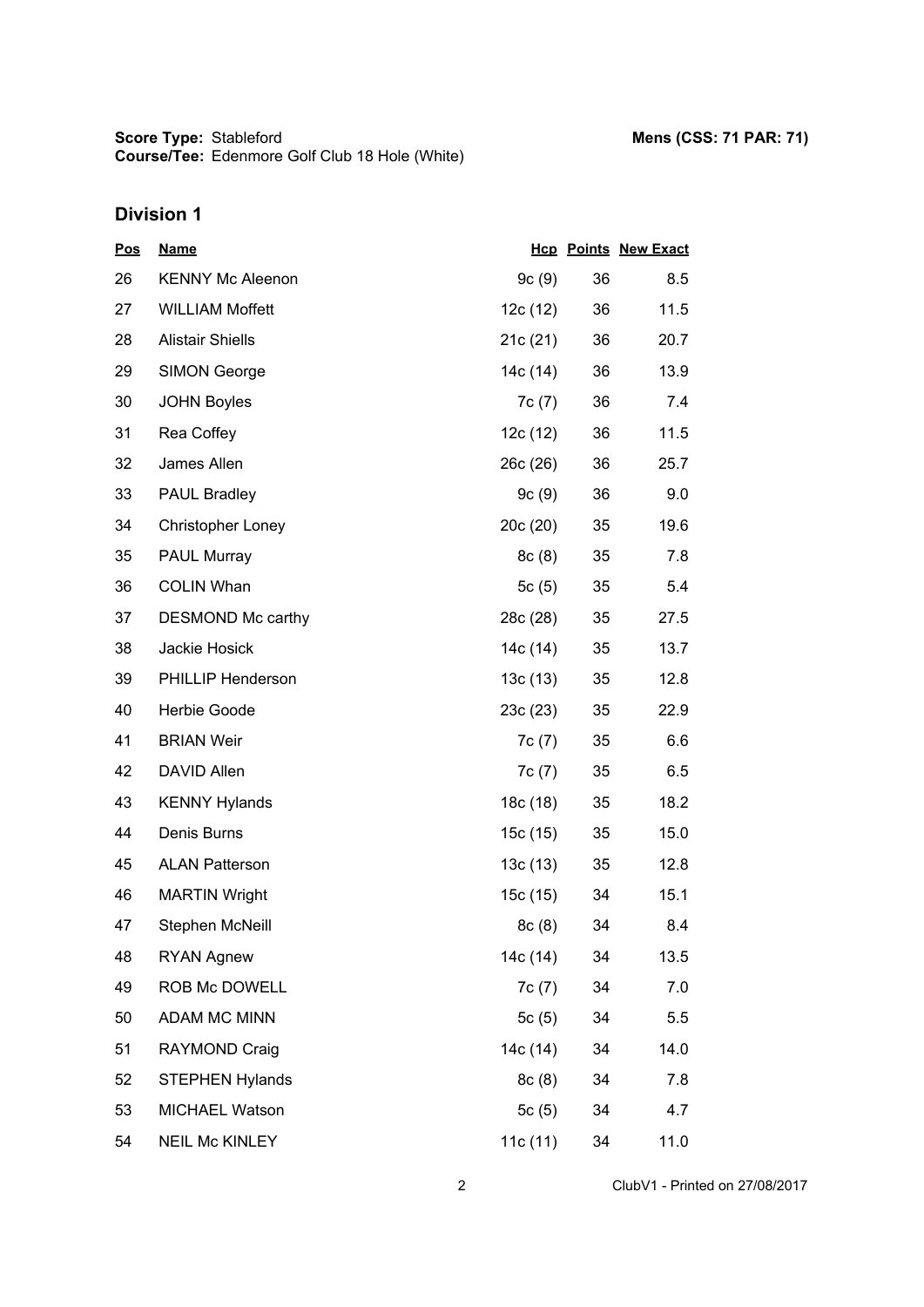| <u>Pos</u> | <b>Name</b>             |            |    | <b>Hcp Points New Exact</b> |
|------------|-------------------------|------------|----|-----------------------------|
| 55         | <b>GERRY Mc clory</b>   | 12c(12)    | 34 | 12.4                        |
| 56         | Marc Stevenson          | 7c (7)     | 34 | 6.8                         |
| 57         | <b>PAUL Cassin</b>      | 16c (16)   | 34 | 15.7                        |
| 58         | <b>RICHARD Swain</b>    | 11c $(11)$ | 33 | 11.2                        |
| 59         | <b>Brian Donaldson</b>  | 17c (17)   | 33 | 16.5                        |
| 60         | <b>GARY Watson</b>      | 8c(8)      | 33 | 8.2                         |
| 61         | DAVID Finlayson         | 2c(2)      | 33 | 1.9                         |
| 62         | DAVID Mc neill          | 14c (14)   | 33 | 13.5                        |
| 63         | NEIL Mc mullan          | 12c (12)   | 33 | 11.7                        |
| 64         | Ciaran Connor           | 17c (17)   | 33 | 16.7                        |
| 65         | <b>WILLIAM Grant</b>    | 13c(13)    | 33 | 12.8                        |
| 66         | <b>SEAN Mc elhatten</b> | 22c (22)   | 33 | 22.3                        |
| 67         | <b>ROGER Erwin</b>      | 3c(3)      | 33 | 3.0                         |
| 68         | <b>NIALL Moore</b>      | 10c(10)    | 33 | 9.8                         |
| 69         | <b>KEITH GREGSON</b>    | 8c(8)      | 33 | 7.8                         |
| 70         | <b>STEPHEN Baine</b>    | 13c(13)    | 33 | 12.5                        |
| 71         | <b>SEAN Magill</b>      | 17c (17)   | 33 | 17.3                        |
| 72         | <b>DOMINIC Downey</b>   | 17c (17)   | 33 | 17.3                        |
| 73         | DAVID Waterworth        | 17c (17)   | 33 | 16.7                        |
| 74         | <b>BRIAN Robinson</b>   | 13c(13)    | 33 | 12.6                        |
| 75         | <b>PAUL Fleming</b>     | 15c(15)    | 32 | 14.9                        |
| 76         | <b>Greig Stewart</b>    | 20c (20)   | 32 | 19.7                        |
| 77         | <b>MARK Clendinning</b> | 15c (15)   | 32 | 14.9                        |
| 78         | <b>COLIN Bradley</b>    | 15c(15)    | 32 | 15.1                        |
| 79         | <b>GLEN Mc millan</b>   | 16c(16)    | 32 | 15.6                        |
| 80         | <b>CLIVE Knox</b>       | 10c(10)    | 31 | 9.8                         |
| 81         | <b>JOHN Brown</b>       | 15c (15)   | 31 | 14.7                        |
| 82         | <b>KEN Beeton</b>       | 15c (15)   | 31 | 15.4                        |
| 83         | Paul Gardiner           | 19c (19)   | 31 | 19.3                        |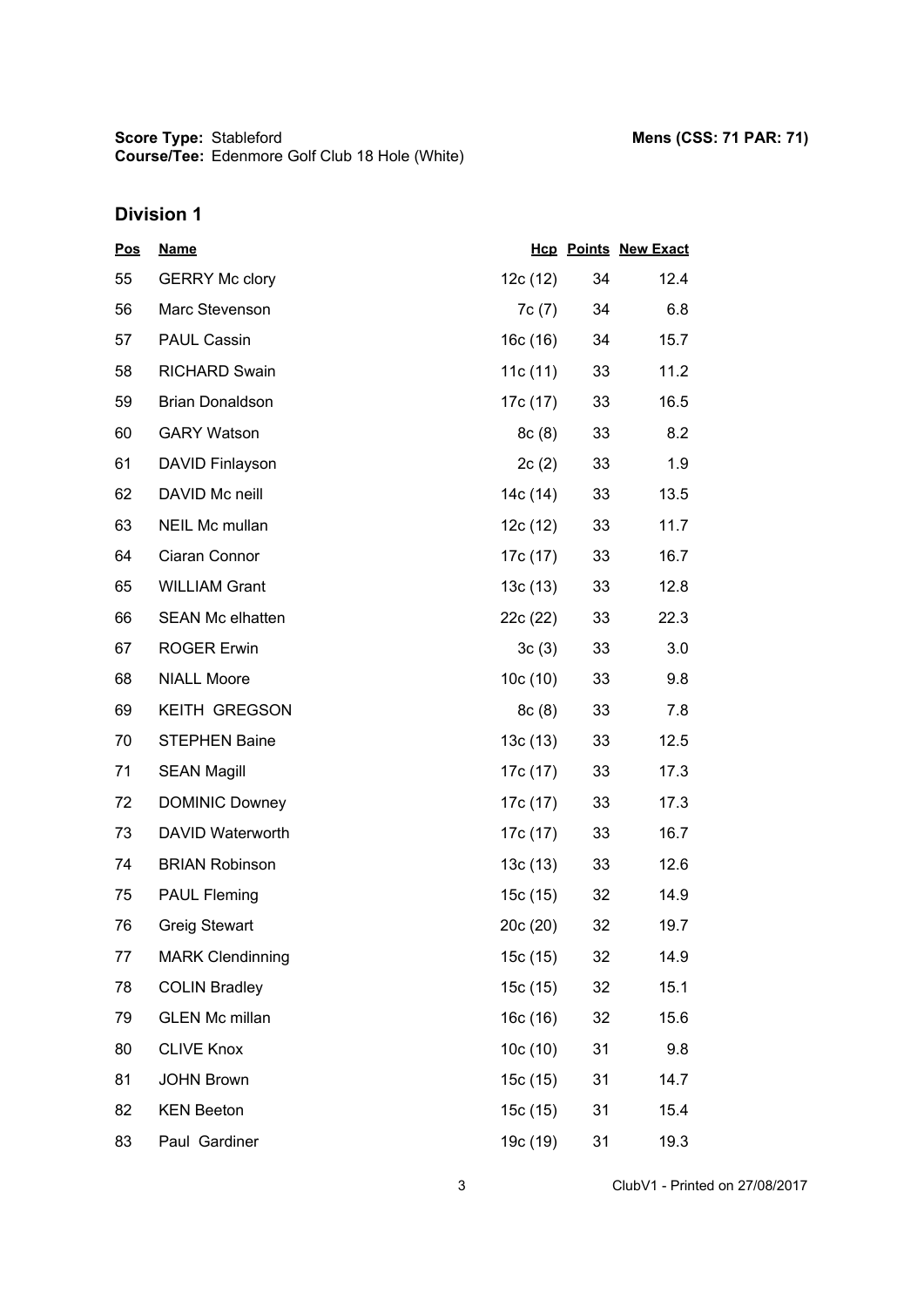| <u>Pos</u> | <b>Name</b>              |          |    | <b>Hcp Points New Exact</b> |
|------------|--------------------------|----------|----|-----------------------------|
| 84         | <b>KEITH Robinson</b>    | 16c(16)  | 31 | 15.7                        |
| 85         | <b>ALISTAIR Simpson</b>  | 15c (15) | 31 | 14.5                        |
| 86         | <b>BILL Henderson</b>    | 10c(10)  | 31 | 10.5                        |
| 87         | <b>RONNIE Girvan</b>     | 5c(5)    | 31 | 5.3                         |
| 88         | Karl Teggart             | 3c(3)    | 31 | 3.0                         |
| 89         | <b>COLUM Brannigan</b>   | 9c(9)    | 31 | 9.0                         |
| 90         | <b>DAVID Butterfield</b> | 27c (27) | 31 | 27.2                        |
| 91         | PETER WHITESIDE          | 15c (15) | 31 | 15.2                        |
| 92         | <b>WILLIAM Nesbitt</b>   | 12c (12) | 31 | 12.0                        |
| 93         | <b>GEOFF Burrowes</b>    | 15c(15)  | 30 | 14.6                        |
| 94         | <b>GARRY Brown</b>       | 13c(13)  | 30 | 12.8                        |
| 95         | <b>HUGH Mc kay</b>       | 12c (12) | 30 | 11.7                        |
| 96         | <b>Richard Woods</b>     | 28c (28) | 30 | 28.0                        |
| 97         | <b>JAMES Scott</b>       | 14c (14) | 30 | 13.7                        |
| 98         | <b>IAN Megarry</b>       | 13c(13)  | 30 | 12.9                        |
| 99         | <b>STEPHEN Andrews</b>   | 8c(8)    | 30 | 7.7                         |
| 100        | <b>JOHN Hart</b>         | 21c(21)  | 30 | 21.1                        |
| 101        | DAVID Belshaw            | 15c (15) | 30 | 15.0                        |
| 102        | <b>NEIL Lamont</b>       | 13c(13)  | 30 | 12.9                        |
| 103        | <b>JOHN Childs</b>       | 19c (19) | 30 | 18.7                        |
| 104        | PAUL Mc kay              | 15c(15)  | 29 | 14.8                        |
| 105        | <b>KEVIN Kelly</b>       | 26c (26) | 29 | 25.5                        |
| 106        | <b>NEIL Mc dougall</b>   | 13c(13)  | 29 | 13.0                        |
| 107        | <b>SEAN MC KEGNEY</b>    | 26c (26) | 29 | 25.6                        |
| 108        | <b>BARRY Mc carthy</b>   | 15c (15) | 29 | 14.5                        |
| 109        | <b>STEPHEN Cummings</b>  | 6c(6)    | 29 | 6.2                         |
| 110        | PAT Cushnahan            | 21c (21) | 29 | 20.7                        |
| 111        | <b>IAN Little</b>        | 12c (12) | 29 | 12.0                        |
| 112        | <b>WILL Bryans</b>       | 15c (15) | 29 | 15.4                        |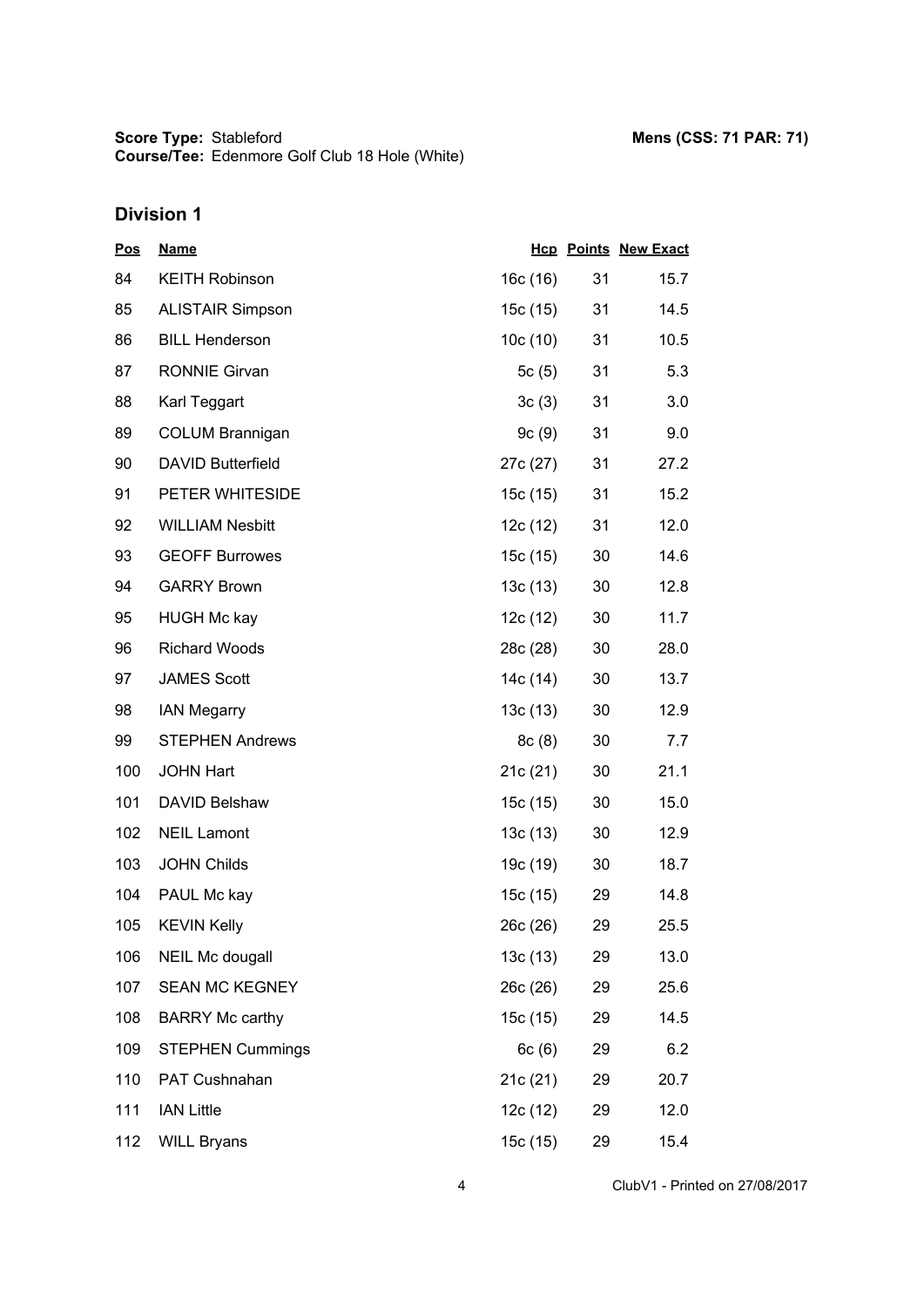| <u>Pos</u> | <b>Name</b>            |          |    | <b>Hcp Points New Exact</b> |
|------------|------------------------|----------|----|-----------------------------|
| 113        | <b>Andrew Penny</b>    | 16c (16) | 29 | 16.2                        |
| 114        | <b>HAROLD Spence</b>   | 17c (17) | 29 | 16.6                        |
| 115        | Chris Brown            | 18c (18) | 28 | 18.3                        |
| 116        | <b>JOSEPH Brush</b>    | 12c (12) | 28 | 12.5                        |
| 117        | Jonathan Lendrum       | 24c (24) | 28 | 23.7                        |
| 118        | <b>ANDREW Bennett</b>  | 18c (18) | 28 | 18.2                        |
| 119        | <b>WILLIAM WHITE</b>   | 15c (15) | 28 | 15.4                        |
| 120        | <b>MARK Chapman</b>    | 25c (25) | 28 | 24.8                        |
| 121        | <b>STEPHEN Robb</b>    | 16c (16) | 28 | 16.2                        |
| 122        | <b>Scott Best</b>      | 23c(23)  | 28 | 23.0                        |
| 123        | <b>CLYDE Anderson</b>  | 13c(13)  | 28 | 12.6                        |
| 124        | <b>STEPHEN Mc fall</b> | 9c(9)    | 28 | 9.1                         |
| 125        | <b>STEPHEN Murphy</b>  | 16c (16) | 28 | 15.9                        |
| 126        | <b>RICHARD Greer</b>   | 17c (17) | 28 | 17.1                        |
| 127        | James Truesdale        | 21c(21)  | 27 | 21.2                        |
| 128        | PAUL HERRON            | 16c (16) | 27 | 16.2                        |
| 129        | <b>AARON Smiley</b>    | 13c(13)  | 27 | 13.3                        |
| 130        | <b>BRYN Lister</b>     | 18c (18) | 27 | 18.4                        |
| 131        | <b>RICHARD Wright</b>  | 17c (17) | 27 | 17.5                        |
| 132        | <b>IAN Hopkins</b>     | 10c(10)  | 27 | 10.0                        |
| 133        | Louis Eyres            | 15c (15) | 27 | 15.1                        |
| 134        | DEAGLAN O'hagan        | 4c(4)    | 26 | 4.4                         |
| 135        | <b>SEAN Mc cabe</b>    | 12c (12) | 26 | 11.7                        |
| 136        | Sean Mc Morrow         | 14c (14) | 26 | 13.6                        |
| 137        | <b>IVAN Beers</b>      | 21c(21)  | 26 | 20.6                        |
| 138        | <b>JOHN Graham</b>     | 20c (20) | 26 | 19.9                        |
| 139        | Ansley Graham          | 10c(10)  | 26 | 10.0                        |
| 140        | <b>KEITH Hare</b>      | 22c (22) | 26 | 22.4                        |
| 141        | <b>TREVOR Mc neill</b> | 27c (27) | 26 | 27.2                        |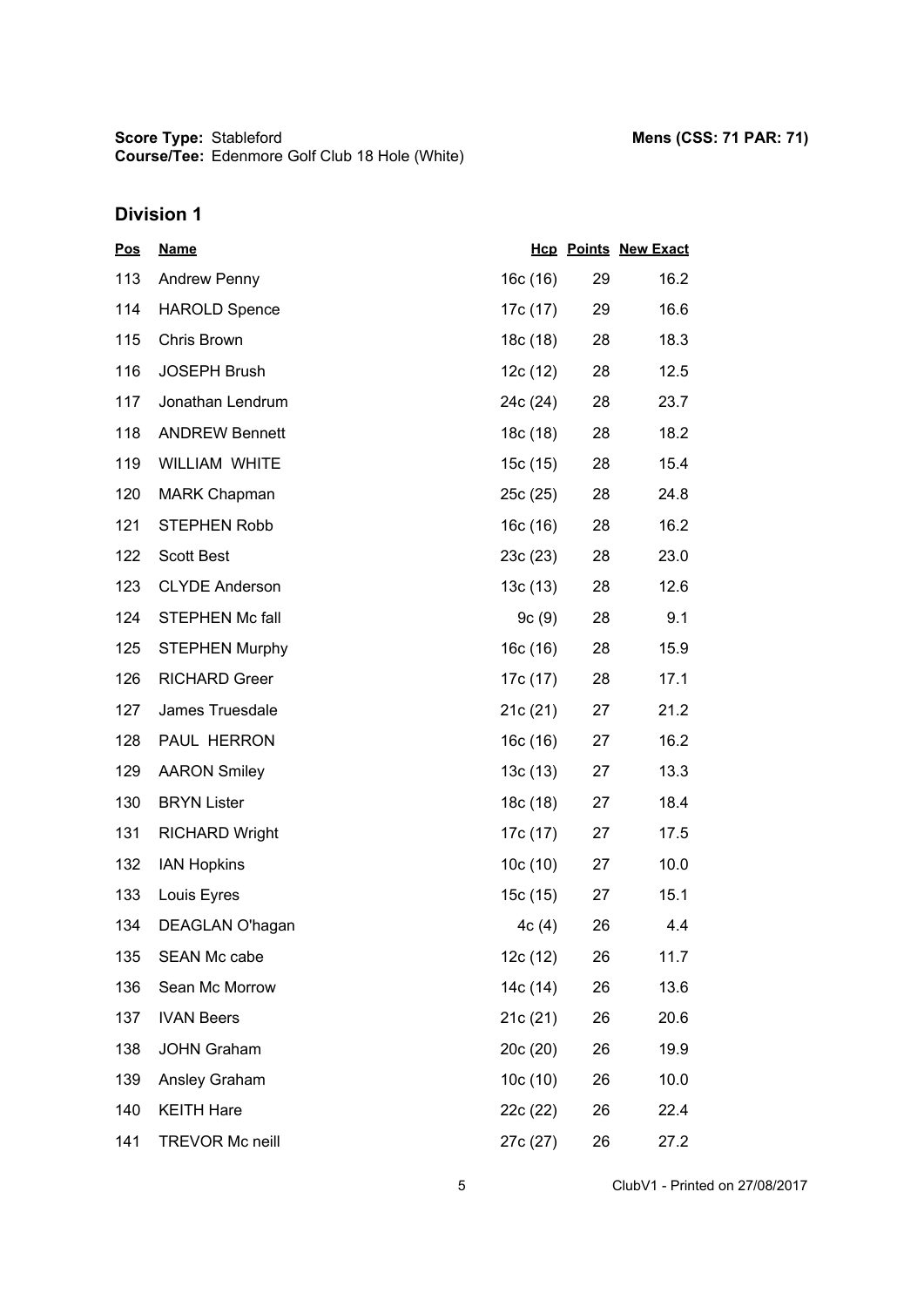**Score Type: Course/Tee:** Stableford **Mens (CSS: 71 PAR: 71)** Edenmore Golf Club 18 Hole (White)

| <u>Pos</u> | <b>Name</b>              |          |    | <b>Hcp Points New Exact</b> |
|------------|--------------------------|----------|----|-----------------------------|
| 142        | <b>KENNETH Logan</b>     | 17c (17) | 26 | 17.1                        |
| 143        | <b>KEITH CLAYTON</b>     | 22c (22) | 26 | 22.5                        |
| 144        | <b>PATRICK Agnew</b>     | 6c(6)    | 26 | 5.6                         |
| 145        | <b>FRANK Mc cracken</b>  | 15c (15) | 25 | 14.6                        |
| 146        | <b>MARTIN Brunty</b>     | 13c (13) | 25 | 13.2                        |
| 147        | Mark Fraser              | 19c (19) | 25 | 18.6                        |
| 148        | SAM Mc connell           | 16c (16) | 25 | 16.2                        |
| 149        | <b>BRIAN Clenaghan</b>   | 25c (25) | 25 | 25.4                        |
| 150        | <b>MICHAEL Crow</b>      | 19c (19) | 25 | 19.3                        |
| 151        | <b>Gary Starrett</b>     | 12c (12) | 25 | 12.0                        |
| 152        | Ian Hamilton             | 17c (17) | 24 | 16.6                        |
| 153        | <b>ALAN Irwin</b>        | 24c (24) | 24 | 24.3                        |
| 154        | <b>JAMES Henning</b>     | 23c(23)  | 24 | 22.9                        |
| 155        | Jason Foy                | 21c (21) | 24 | 21.1                        |
| 156        | <b>JOHN Halliday</b>     | 18c (18) | 24 | 17.7                        |
| 157        | <b>ROBERT Scott</b>      | 20c(20)  | 24 | 20.3                        |
| 158        | <b>JOHN Truesdale</b>    | 16c (16) | 24 | 15.6                        |
| 159        | <b>GRAHAM Mc ilroy</b>   | 10c(10)  | 23 | 9.6                         |
| 160        | <b>STUART Cameron</b>    | 14c (14) | 23 | 14.1                        |
| 161        | Gerard Keenan            | 21c(21)  | 23 | 21.3                        |
| 162        | <b>DEREK Mc kinley</b>   | 23c(23)  | 23 | 22.7                        |
| 163        | <b>BRENDAN JAMISON</b>   | 14c (14) | 23 | 13.6                        |
| 164        | Roger Moody              | 18c (18) | 22 | 17.6                        |
| 165        | <b>ALAN Boomer</b>       | 14c (14) | 22 | 14.3                        |
| 166        | Patrick Wisdom           | 23c(23)  | 22 | 23.1                        |
| 167        | <b>KERRY Clendinning</b> | 19c (19) | 22 | 19.3                        |
| 168        | <b>WILLIAM Cosgrove</b>  | 27c (27) | 21 | 26.9                        |
| 169        | DOMINIQUE Legrand        | 28c (28) | 20 | 28.0                        |
| 170        | MICHAEL Rooney           | 28c (28) | 20 | 28.0                        |